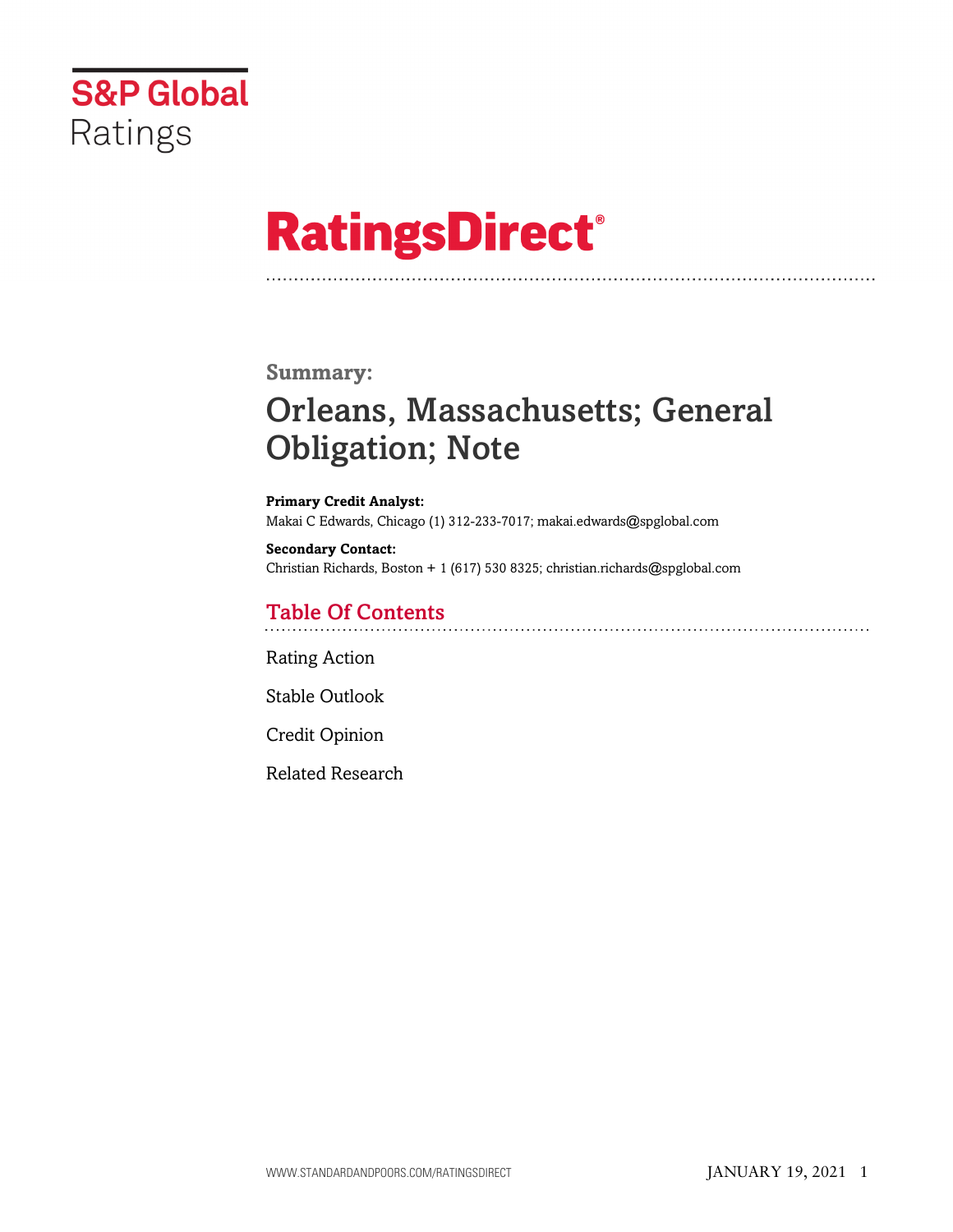## **Summary:**

## Orleans, Massachusetts; General Obligation; Note

| <b>Credit Profile</b>                                         |                  |          |
|---------------------------------------------------------------|------------------|----------|
| US\$18.473 mil GO BANs ser 2021 dtd 02/14/2021 due 02/04/2022 |                  |          |
| <b>Short Term Rating</b>                                      | $SP-1+$          | New      |
| Orleans Twn GO                                                |                  |          |
| Long Term Rating                                              | AAA/Stable       | Affirmed |
| Orleans Twn GO (FGIC) (National)                              |                  |          |
| <b>Unenhanced Rating</b>                                      | AAA(SPUR)/Stable | Affirmed |
| Orleans Twn GO BANs                                           |                  |          |
| <b>Short Term Rating</b>                                      | $SP-1+$          | Affirmed |
| Many issues are enhanced by bond insurance.                   |                  |          |

## <span id="page-1-0"></span>Rating Action

S&P Global Ratings assigned its 'SP-1+' short-term rating to the Town of Orleans, Mass' \$18.5 million 2021 general obligation (GO) bond anticipation notes (BAN). At the same time, S&P Global Ratings affirmed it 'AAA' long-term rating, with a stable outlook, on the town's existing GO debt and the 'SP-1+' short-term rating on the existing BANs.

The short-term rating reflects our criteria for evaluating and rating BANs. In our view, Orleans maintains a very strong capacity to pay principal and interest when the BANs come due. The town maintains what we view as a low market-risk profile because it has strong legal authority to issue long-term debt to take out the BANs and is a frequent issuer that regularly provides ongoing disclosure to market participants.

Orleans' full-faith-and-credit pledge secures the BAN and existing GO debt. The town's debt outstanding is subject to Proposition 2 1/2 limitations; however, we do not make a rating distinction because we rate the limited obligation at the same level as our view of Orleans' general creditworthiness. We rate the limited-tax GO debt based on the application of our criteria "Issue Credit Ratings Linked To U.S. Public Finance Obligors' Creditworthiness," published Nov. 20, 2019.

In addition, under our criteria "Ratings Above The Sovereign: Corporate And Government Ratings—Methodology And Assumptions" (Nov. 19, 2013), we rate Orleans higher than the sovereign because we think the town can maintain better credit characteristics than the nation in a stress scenario, based on its predominantly locally derived revenue base and our view that pledged revenue supporting debt service on the bonds is at limited risk of negative sovereign intervention. In 2020, local property taxes generated 83% of revenue, which demonstrates a lack of dependence on central government revenue.

Officials plan to use the proceeds to refinance existing BANs issued for capital projects and to provide new money for additional capital projects.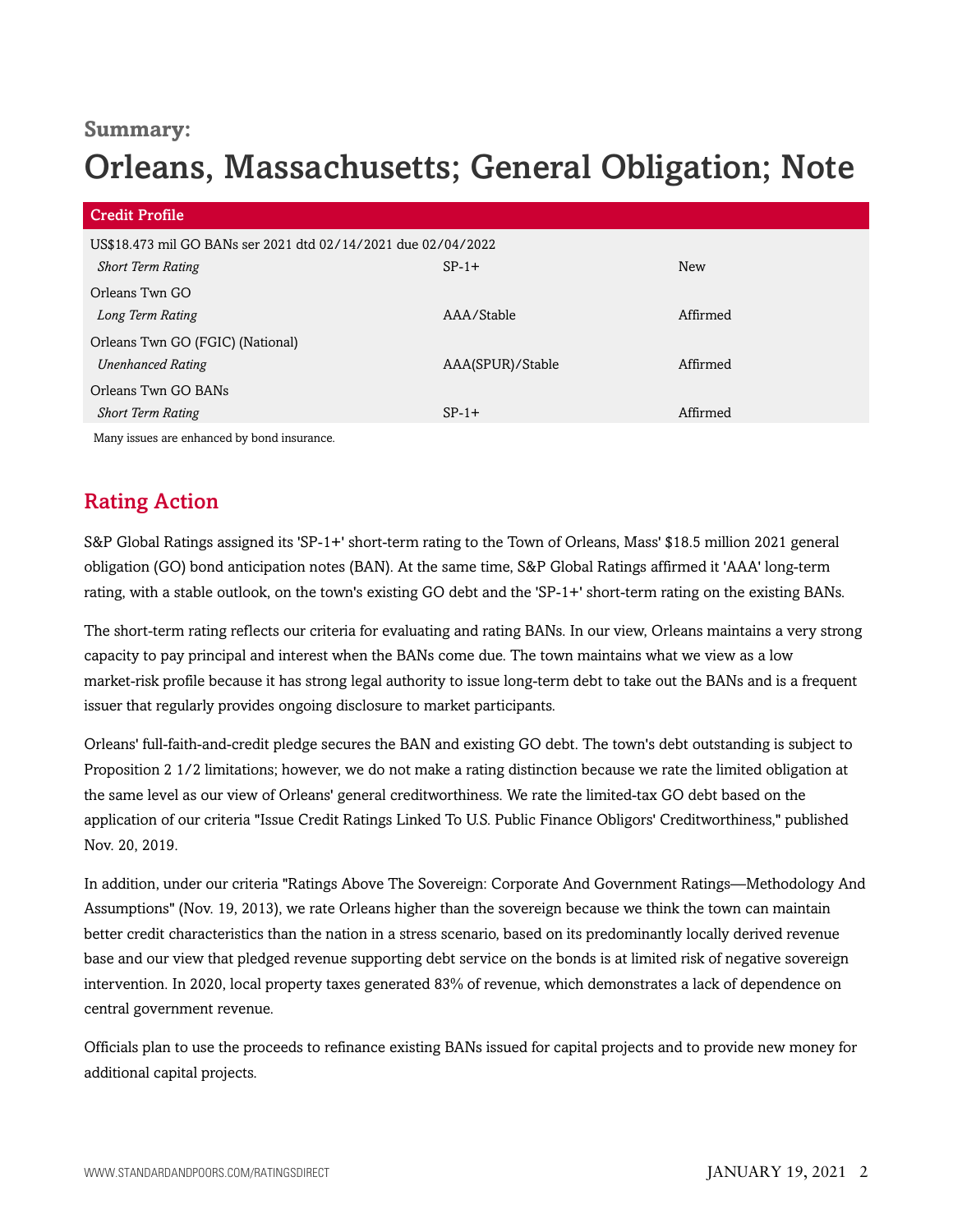## Credit overview

The town's credit quality continues to reflect our view of Orleans' very strong economy, supported by a healthy real estate market and access to the Barnstable metropolitan statistical area (MSA). We believe the town's very strong management and strong budgetary flexibility, with available reserves at 14.2% of expenditures in fiscal 2020, provide further rating stability. In our opinion, the town has a very weak debt and contingent liability profile; however, we believe its current debt and future debt issuance will likely remain affordable, because of Orleans' very strong and wealthy tax base, as well as management's commitment to adjusting the tax levy accordingly.

Although the full effect of the COVID-19 pandemic on Orleans remains unknown, the stable outlook reflects our view of the town's strong reserves, conservative budgeting, and very strong management; this should provide it with a cushion to absorb unexpected revenue decreases or economic stagnation as a result of an uncertain economic recovery or pandemic-related events. Our outlook is generally for two years, but we continue to see some risks because of COVID-19 during the next six-to-12 months.

The rating also reflects our opinion of Orleans':

- Very strong economy, with access to a broad and diverse MSA;
- Very strong management, with strong financial policies and practices under our Financial Management Assessment (FMA) methodology;
- Adequate budgetary performance, with a slight operating surplus in the general fund and an operating surplus at the total governmental fund level in fiscal 2020;
- Strong budgetary flexibility, with an available fund balance in fiscal 2020 of 14.2% of operating expenditures;
- Very strong liquidity, with total government available cash at 20.8% of total governmental fund expenditures and 117.8% of governmental debt service, and access to external liquidity we consider strong;
- Very weak debt and contingent liability profile, with debt service carrying charges at 17.7% of expenditures and net direct debt that is 139.7% of total governmental fund revenue, and a large pension and other postemployment benefit (OPEB) obligation, but low overall net debt at less than 3.0% of market value; and
- Strong institutional framework score.

#### Environment, social, and governance factors

Our rating incorporates our view regarding the indirect risks posed by the COVID-19 pandemic. Absent the implications of COVID-19, we consider the town's social risks in line with those of the sector. We view Orleans' governance risks as being generally in line with those of peers, although pension funding discipline and assumption choices will likely lead to elevated costs for the town. Environmental risks are higher than average for the sector, in our opinion, because of Orleans' location on Cape Cod. We expect rising sea levels, ongoing stormwater management needs, and related environmental risks stemming from the town's location could potentially pressure finances or the tax base in the long term.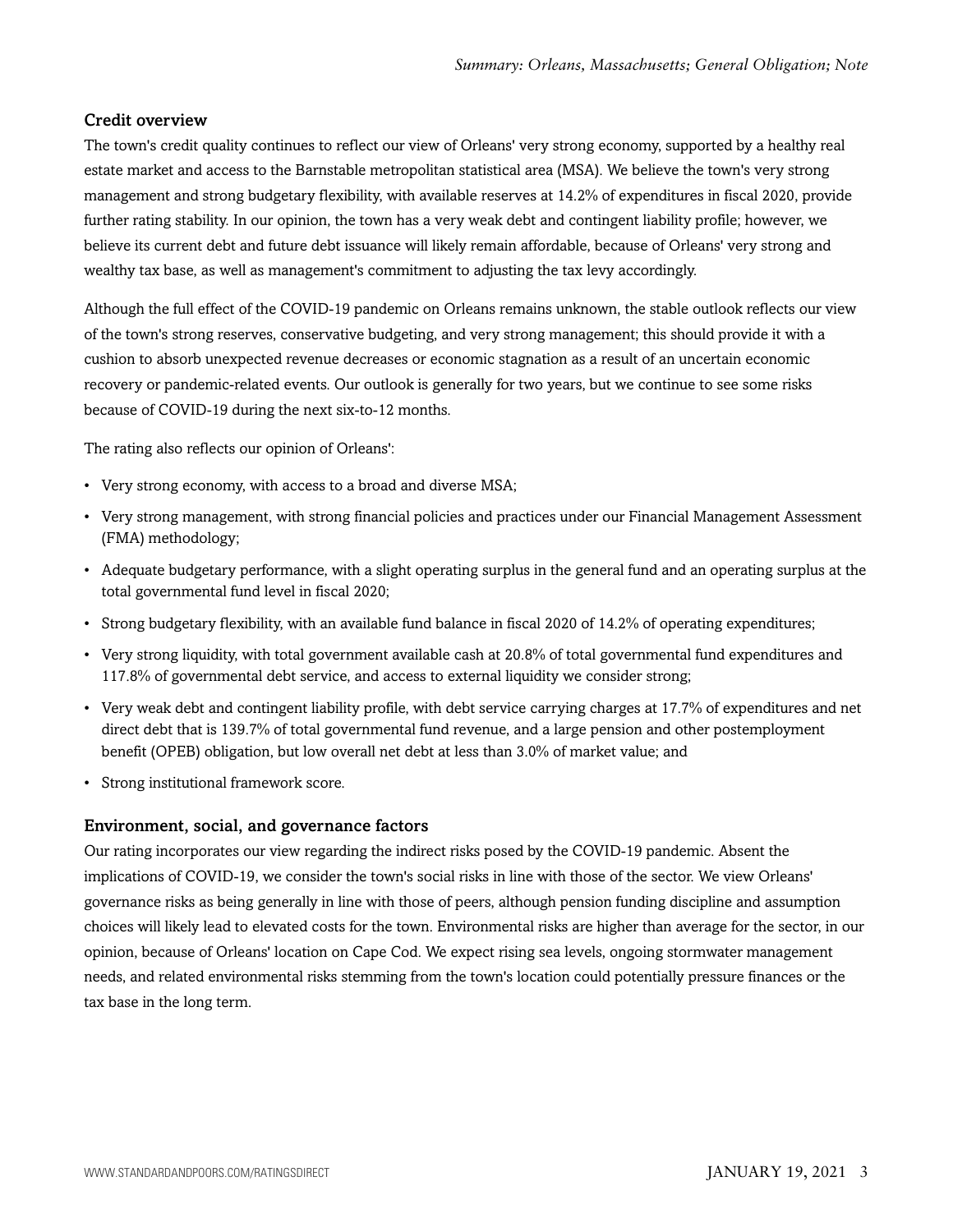## <span id="page-3-0"></span>Stable Outlook

#### Downside scenario

We could lower the rating if the town's general economic conditions, including but not limited to unemployment rates, deteriorate below that of similarly rated peers or if budgetary performance were to decrease, leading to weakened flexibility or reduced liquidity to levels we no longer consider commensurate with the rating.

## <span id="page-3-1"></span>Credit Opinion

#### Very strong economy

We consider Orleans' economy very strong. The town, with an estimated population of 5,663, is in Barnstable County in the Barnstable Town MSA, which we consider to be broad and diverse. The town has a projected per capita effective buying income of 132% of the national level and per capita market value of \$743,420. Overall, the town's market value grew by 2.8%, to \$4.2 billion in 2020. The county unemployment rate was 3.9% in 2019.

Orleans is primarily a residential resort community with a substantial portion of second homes owned by seasonal summer residents. Residential properties make up 92% of the town's property tax base, accounting for a seasonal population of 22,000. Officials indicate the real estate market has remained relatively stable during the past few years. Leading employers include Super Stop & Shop, Cape Cod Five Cents Savings, and Shaw's Market. In line with the region, the unemployment rate in the area spiked during the pandemic to a high of 21.5% in June; however, has tempered over the past few months to 6.8% as of November. We will continue to monitor the impact of the unemployment rate on the town's general economic condition.

Before the pandemic, economic and tax base growth was robust, particularly in residential renovation and new development. Since 2016, Orleans' assessed value (AV) has grown 13%. Building permit values decreased in fiscal 2020 due to construction slowdowns as a result of the pandemic. However, the town has a healthy real estate market, which officials report has not experienced any slowdowns during the pandemic as houses continue to be bought and sold at record prices. In addition, management noted that there was an uptick in residents who were typically seasonal residents seeking to become more permanent residents as the pandemic continued. We do not expect a material deterioration in Orleans' tax base, despite the uncertain economic environment. For more information, see "Staying Home For The Holidays," published Dec. 2, 2020, on RatingsDirect.

#### Very strong management

We view the town's management as very strong, with strong financial policies and practices under our FMA methodology, indicating financial practices are strong, well-embedded, and likely sustainable.

We believe Orleans maintains best practices we consider critical to supporting credit quality, and we recognize these well-embedded practices in the government's daily operations and practices. Formal policies support many of these activities, adding to the likelihood they will continue and transcend changes in the operating environment and personnel.

In our opinion, strengths include management's: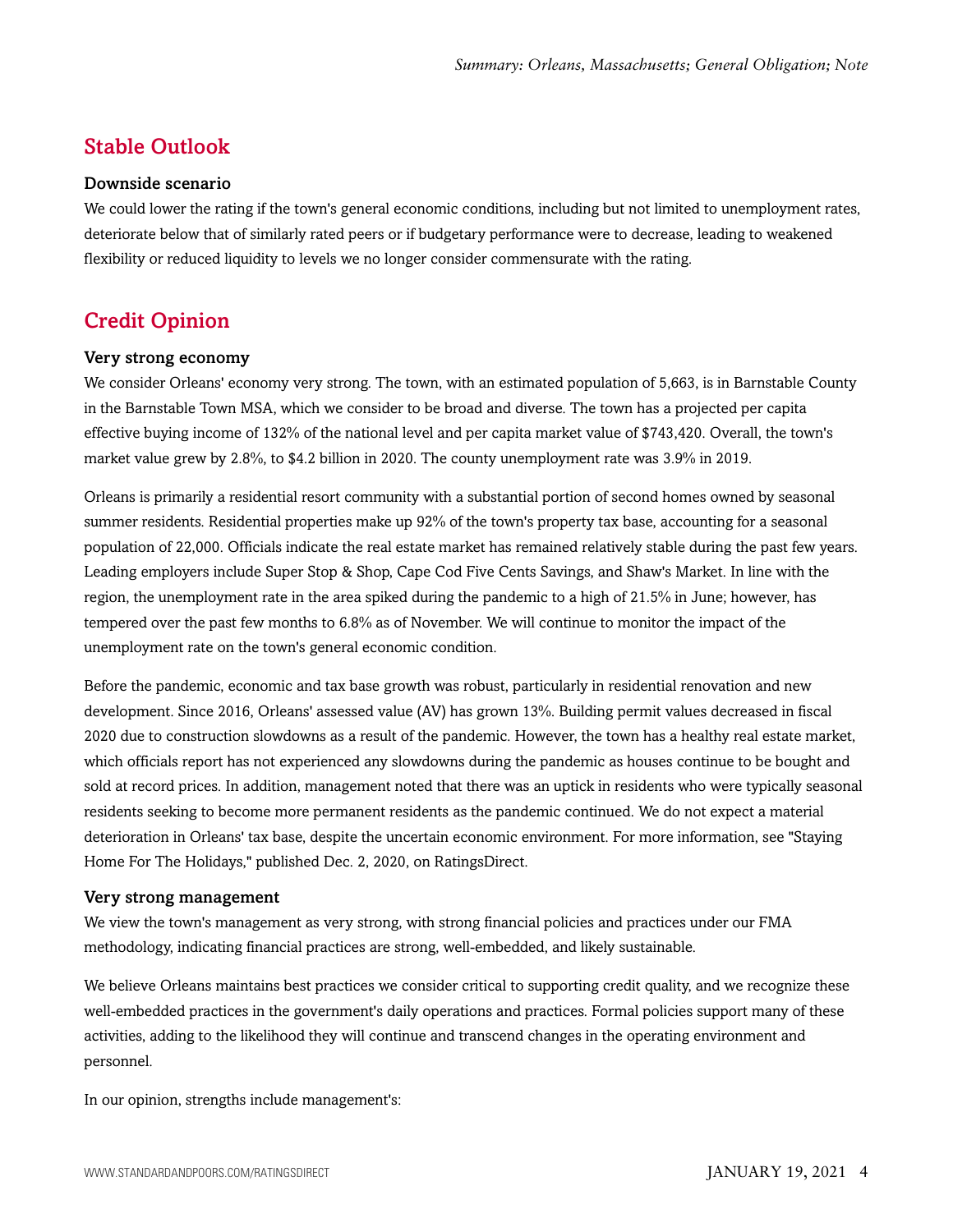- Strong revenue and expenditure assumptions in the budgeting process;
- Strong oversight of monitoring progress compared with the budget during the year;
- Long-term financial plan; and
- A five-year capital improvement plan.

The town has recently updated its reserve policy, which now targets minimum general operating reserve balances of 13%-17% of the general fund annual operating budget. Orleans also maintains a debt management policy that targets debt-to-expenditures at 15% and net general fund debt service to expenditures at 10%.

While the town continues to plan and support climate risk mitigation efforts, we note that Orleans, as with other Cape Cod communities, receives state and federal support in planning and implementing resiliency projects.

#### Adequate budgetary performance

Orleans' budgetary performance is adequate, in our opinion. The town had slight surplus operating results in the general fund of 0.6% of expenditures and surplus results across all governmental funds of 5.1% in fiscal 2020. General fund operating results of the town have been stable over the past three years, with a result of 2.0% in 2019 and a result of negative 0.7% in 2018.

Fiscal 2020 results include adjustments for recurring transfers and one-time capital expenditures paid for with bond proceeds. According to management, the town experienced savings in most of its departments as it kept a tight control on expenses amid the start of the pandemic. Although property taxes and penalties and interest on taxes came in lower than budgeted, overall revenues exceeded estimates. On the expenditure side, results included departmental turnbacks of \$1.4 million and turnbacks of \$2.9 million in unappropriated free cash. The town incurred pandemic-related costs of about \$82,000, and officials indicate the town has been reimbursed \$50,000 from Coronavirus Aid, Relief and Economic Security (CARES) Act funds. The town plans to submit the remainder for reimbursement from the Federal Emergency Management Agency and apply for CARES Act funding and use other local grant receipts to cover fiscal 2021 pandemic-related expenses.

The fiscal 2021 budget totals \$39.3 million, a 2.3% increase over fiscal 2020, with no appropriation of the fund balance. Through early January 2021, management indicates budget-to-actual results are currently tracking favorably, and it does not expect negative financial results from operations. Officials indicate the town took a very conservative approach to the fiscal 2021 budget, reducing expenses across the board and postponing certain smaller capital projects. Therefore, while we believe management will continue to make the necessary budgetary adjustments toward maintaining balanced operations, we imagine the unprecedented widespread effects of COVID-19 will have an impact on state revenue and many local economies, including Orleans, which could potentially result in weaker budgetary performance for fiscal 2021 and beyond. If management were to maintain balanced financial results during our outlook period, or until we think the threat of stagnating or decreasing revenue as a result of negative economic shocks has subsided, we could revise our view of budgetary performance to strong. However, in the long term, we believe future increases in pension and OPEB costs could become a budgetary pressure, given below-average funding ratios and large liabilities.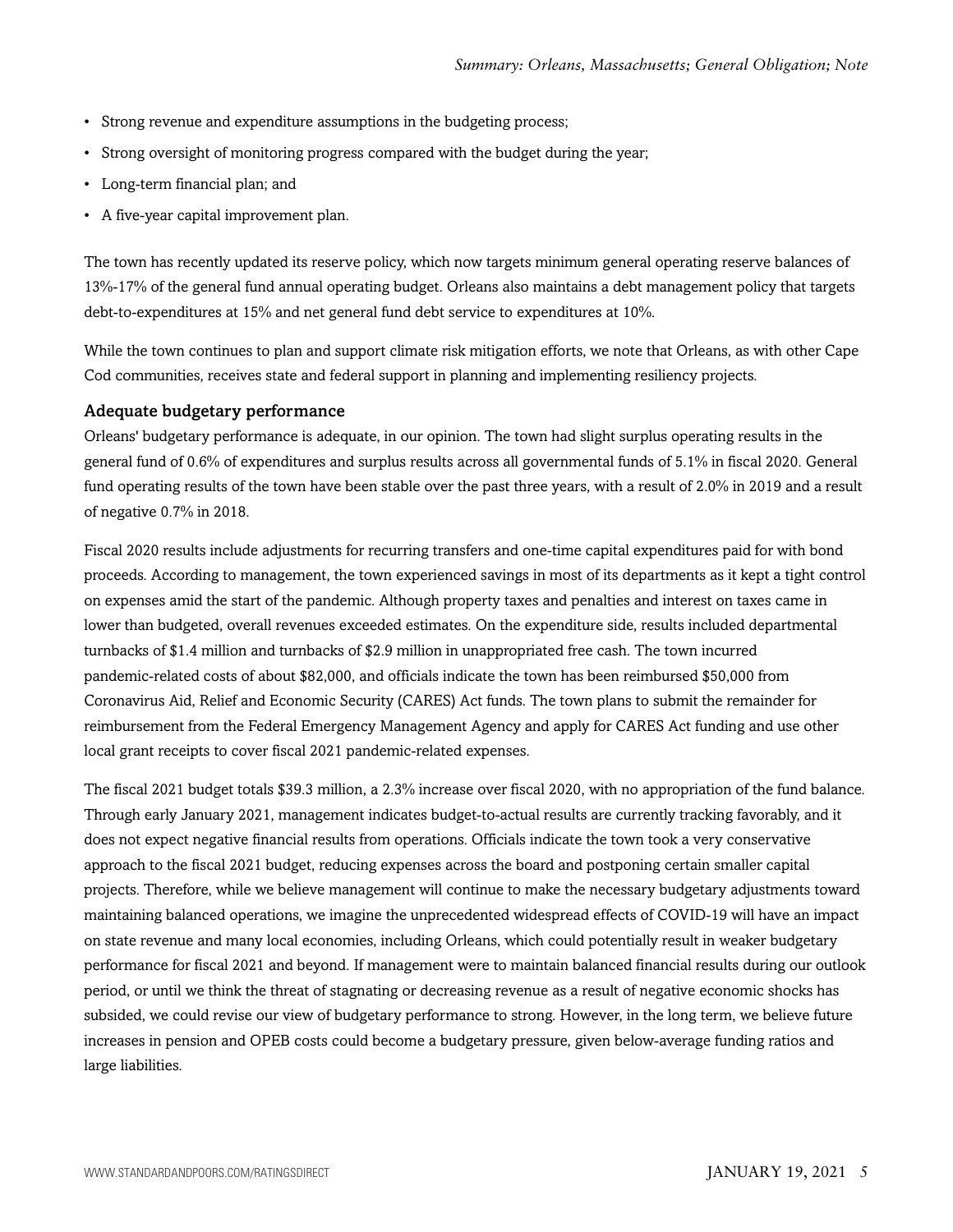## Strong budgetary flexibility

Orleans' budgetary flexibility is strong, in our view, with an available fund balance in fiscal 2020 of 14.2% of operating expenditures, or \$5.7 million.

Notably, the town's tax rate, currently at \$7.84 per \$1,000 of AV, is on the lower end compared with that of other Massachusetts communities. The median residential tax rate for the state is approximately \$15 per \$1,000 of AV.

The town traditionally uses reserves for tax-rate stability. However, because of its current reserve policies and history of maintaining high general fund balances in several fiscal years, we expect Orleans' budgetary flexibility assessment will likely remain strong. Recently, the town revised its fund balance policy so reserves must be in the range of 13%-17% of expenditures, instead of 5%. In addition, Orleans maintained about \$1.05 million, or approximately 2.7% of general fund revenues, of unused levy capacity in fiscal 2020. We believe this provides some flexibility within the limits of Proposition 2 1/2 without having to seek voter approval.

## Very strong liquidity

In our opinion, Orleans' liquidity is very strong, with total government available cash at 20.8% of total governmental fund expenditures and 117.8% of governmental debt service in 2020. In our view, the town has strong access to external liquidity, if necessary.

We do not currently expect any deterioration in cash; therefore, we expect liquidity will likely remain very strong. The town is a frequent issuer of GO debt. Orleans confirmed it does not currently have any contingent liquidity risk from financial instruments with payment provisions that change on the occurrence of certain events. The town's portfolio is not aggressive in its investment use.

## Very weak debt and contingent liability profile

In our view, Orleans' debt and contingent liability profile is very weak. Total governmental fund debt service is 17.7% of total governmental fund expenditures and net direct debt is 139.7% of total governmental fund revenue. Overall net debt is low at 1.6% of market value, which is in our view a positive credit factor.

With this issuance, the town will have about \$63.8 million in total direct debt outstanding. In the medium term, officials plan to issue debt to finance items in their capital plan. However, amounts have not been finalized.

## Pension and other postemployment benefits

- In our opinion, a credit weakness is Orleans' large pension and OPEB obligation, particularly given the pension systems' low funded ratio. While the town is currently managing these costs, we believe it has a limited ability to control future pension liability growth.
- We believe some of the assumptions used to build the town's pension actuarially determined contribution are based on what we view as weak assumptions and methodologies, which we believe increases the risk of unexpected contribution escalations.
- Although OPEB liabilities are funded on a pay-as-you-go basis, costs remain low despite the large liability, and we expect the town will continue adding to its OPEB trust fund.

The town participates in the following plans as of June 30, 2020: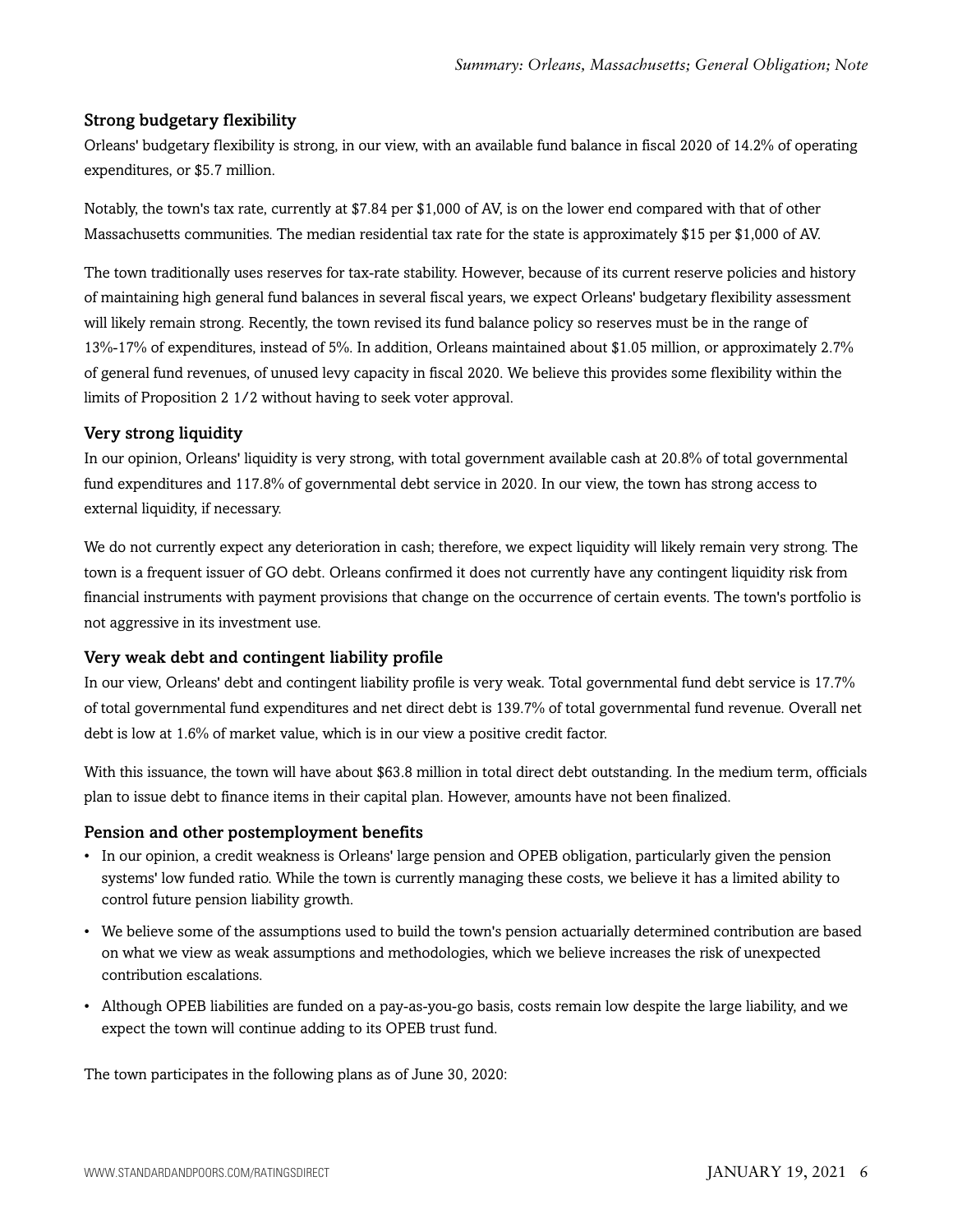- Barnstable County Contributory Retirement System: 62.3% funded, with a net pension liability of \$22.7 million.
- A defined benefit health care plan that provides lifetime health care and life insurance for eligible retirees and their spouses: 10.1% funded, with a net OPEB liability of about \$19.04 million.

Orleans' combined required pension and actual OPEB contributions totaled 7.9% of total governmental fund expenditures in 2020. Of that amount, 4.6% represented required contributions to pension obligations and 3.3% represented OPEB payments. The town made 100% of its annual required pension contribution in 2020. Contributions are expected to increase by 5.80% per year on a level percent-of-pay amortization basis. The adopted funding schedule in 2020 extended the period to achieve full funding to 2037 from the original 2035. In addition to changing the contribution rate, the discount rate was updated as well to 7.15% from 7.375%, which remains above our guideline of 6% and, in our opinion, adds risk of cost escalation because of market volatility. In addition, the town participates in the Massachusetts Teachers' Retirement System. The state recognizes the full liability and makes all payments on behalf of the town for the school department. We do not currently anticipate the state passing costs or liabilities on to local governments.

Orleans pays OPEB on a pay-as-you-go basis. In 2018, the town voted in favor of a permanent override to fully fund the OPEB liability over 30 years. The amount was for \$450,000, which the town will contribute annually to the trust in excess of normal costs. As of June 2020, the balance of this fund totaled approximately \$2.1 million; Orleans' net OPEB liability is \$19.04 million. We believe management's proactive approach to funding OPEB mitigates costs from substantially increasing and affecting budgetary performance.

#### Strong institutional framework

<span id="page-6-0"></span>The institutional framework score for Massachusetts municipalities is strong.

## Related Research

- Through The ESG Lens 2.0: A Deeper Dive Into U.S. Public Finance Credit Factors, April 28, 2020
- S&P Public Finance Local GO Criteria: How We Adjust Data For Analytic Consistency, Sept. 12, 2013
- Criteria Guidance: Assessing U.S. Public Finance Pension And Other Postemployment Obligations For GO Debt, Local Government GO Ratings, And State Ratings, Oct. 7, 2019
- 2020 Update Of Institutional Framework For U.S. Local Governments

Certain terms used in this report, particularly certain adjectives used to express our view on rating relevant factors, have specific meanings ascribed to them in our criteria, and should therefore be read in conjunction with such criteria. Please see Ratings Criteria at www.standardandpoors.com for further information. Complete ratings information is available to subscribers of RatingsDirect at www.capitaliq.com. All ratings affected by this rating action can be found on S&P Global Ratings' public website at www.standardandpoors.com. Use the Ratings search box located in the left column.